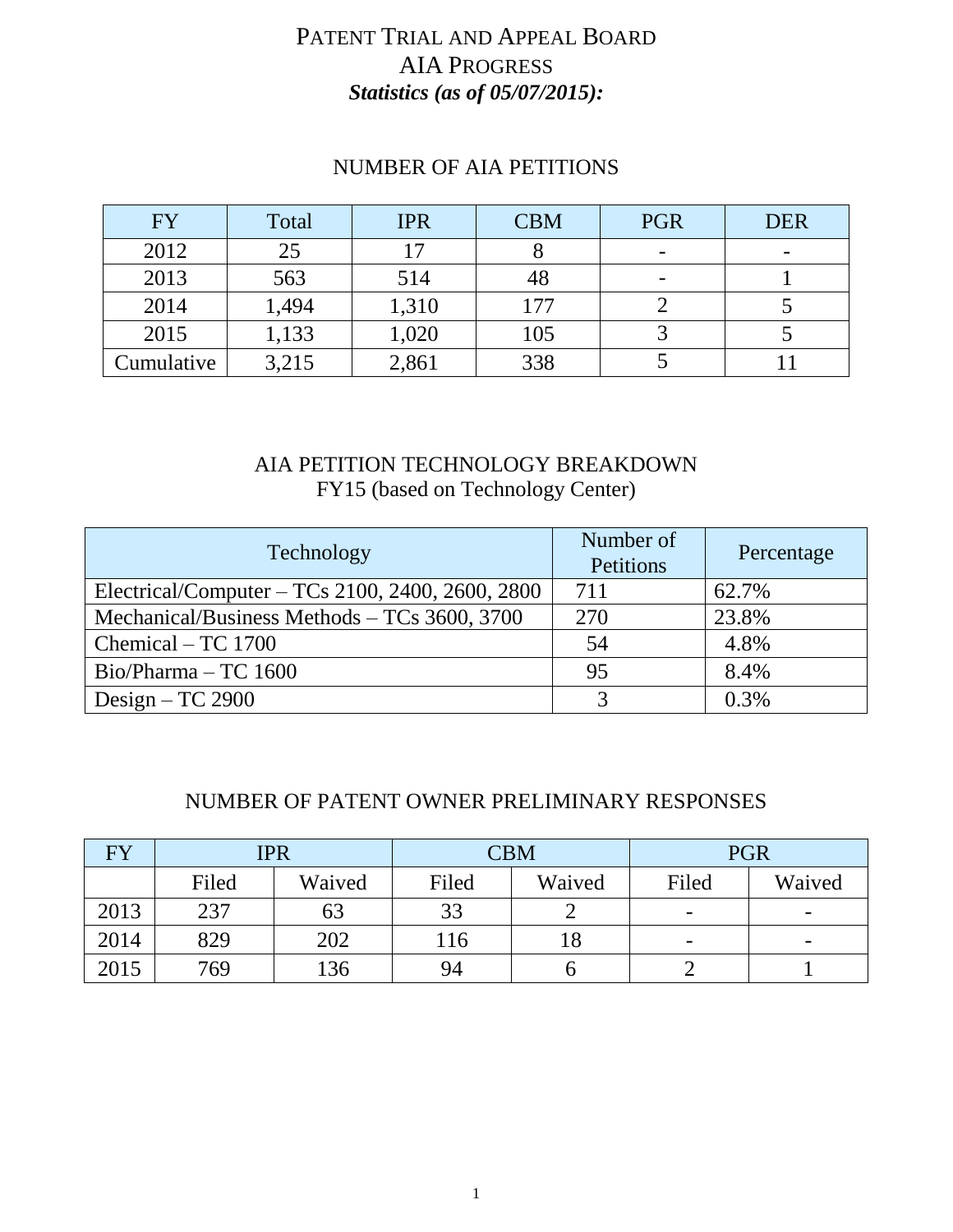|            | Trials<br>Instituted |                |          | Total No. of | Disposals                   |                |                |                  |              |
|------------|----------------------|----------------|----------|--------------|-----------------------------|----------------|----------------|------------------|--------------|
|            |                      |                | Joinders | Denials      | Decisions on<br>Institution | Settled        | $FWD^*$        | $RAJ^{\ast\ast}$ | ***<br>Other |
| <b>IPR</b> | <b>FY13</b>          | 167            | $10^+$   | 26           | 203                         | 38             | $\overline{0}$ | $\overline{2}$   |              |
|            | FY14                 | 557            | $15^{+}$ | 193          | 765                         | 210            | 130            | 39               |              |
|            | <b>FY15</b>          | 490            | $96^{+}$ | 225          | 811                         | 263            | 217            | 40               | 9            |
| <b>CBM</b> | <b>FY13</b>          | 14             | $\theta$ | 3            | 17                          | 3              |                | $\overline{0}$   | $\Omega$     |
|            | FY14                 | 91             | $1^+$    | 30           | 122                         | 27             | 13             | 3                | 2            |
|            | <b>FY15</b>          | 53             |          | 24           | 77                          | 30             | 32             | 3                | 4            |
| <b>PGR</b> | <b>FY15</b>          |                |          |              |                             | $\overline{2}$ |                |                  |              |
| <b>DER</b> | <b>FY14</b>          | $\overline{0}$ | $\theta$ | 3            | 3                           | $\overline{0}$ | $\overline{0}$ | $\overline{0}$   | $\theta$     |

# AIA TRIALS INSTITUTED/DISPOSALS

+ 122 cases joined to 86 base trials for a total of 208 cases involved in joinder.

\*Final Written Decisions on the merits.

\*\*Judgments based on Request for Adverse Judgment.

\*\*\*Includes terminations due to dismissal.